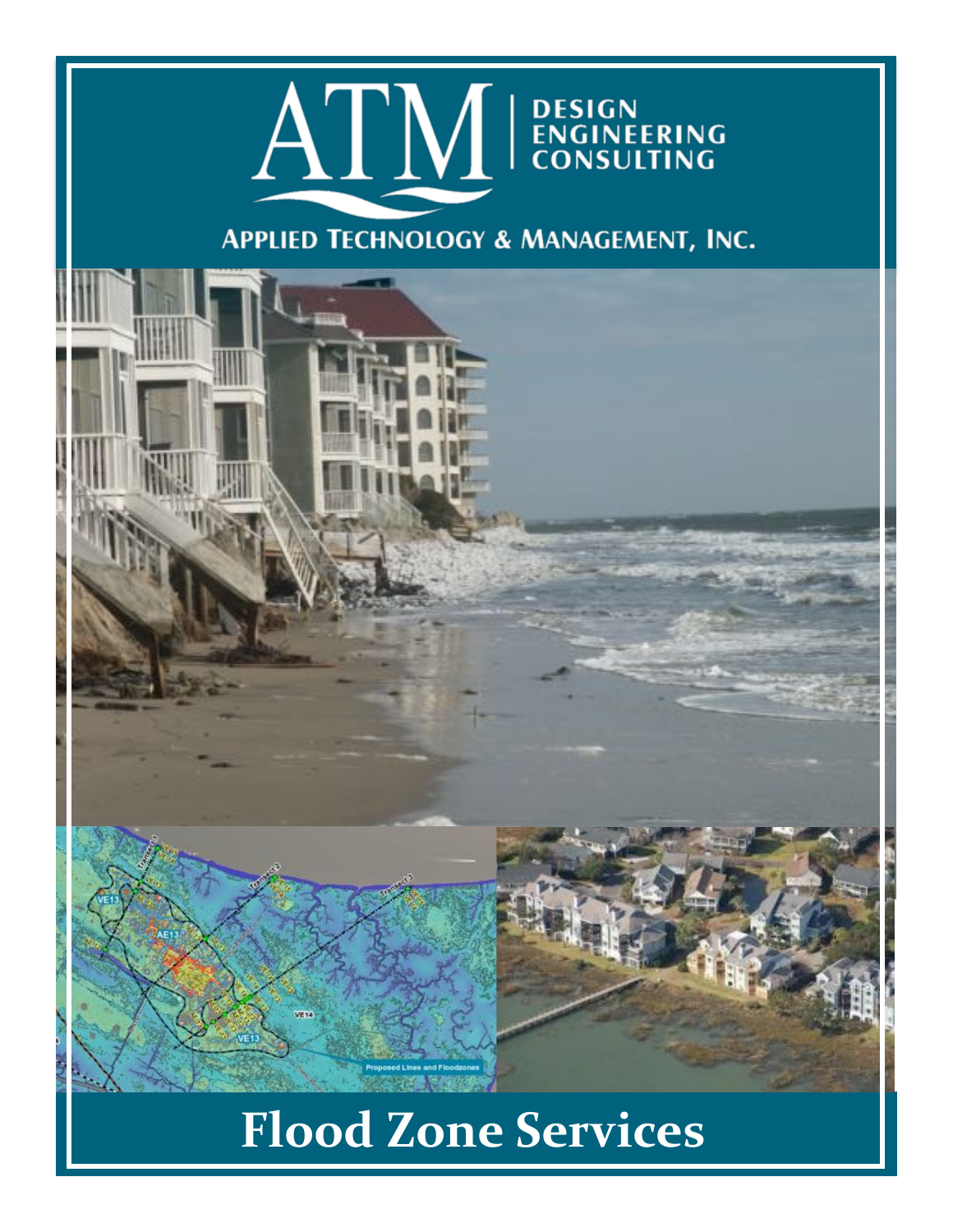## **Who We Are**

**ATM provides specialized consulting and engineering services to public and private clients on a wide range of unique issues encountered within flood risk zones.** 

**Coastlines, waterfronts and surrounding lands are prized locations for local governments, property owners, developers and investors. However, properties located in flood risk zones, especially within FEMA flood zones, present a unique set of challenges. ATM is well versed in the complex processes of coastal, riverine and waterfront flood risks and the technical guidelines regulating FEMA-designated flood zones.**



Utilizing our expertise results in signifcant insurance premium savings, coastal and flood hazard risk reductions, and increased opportunities for new, responsible development or redevelopment.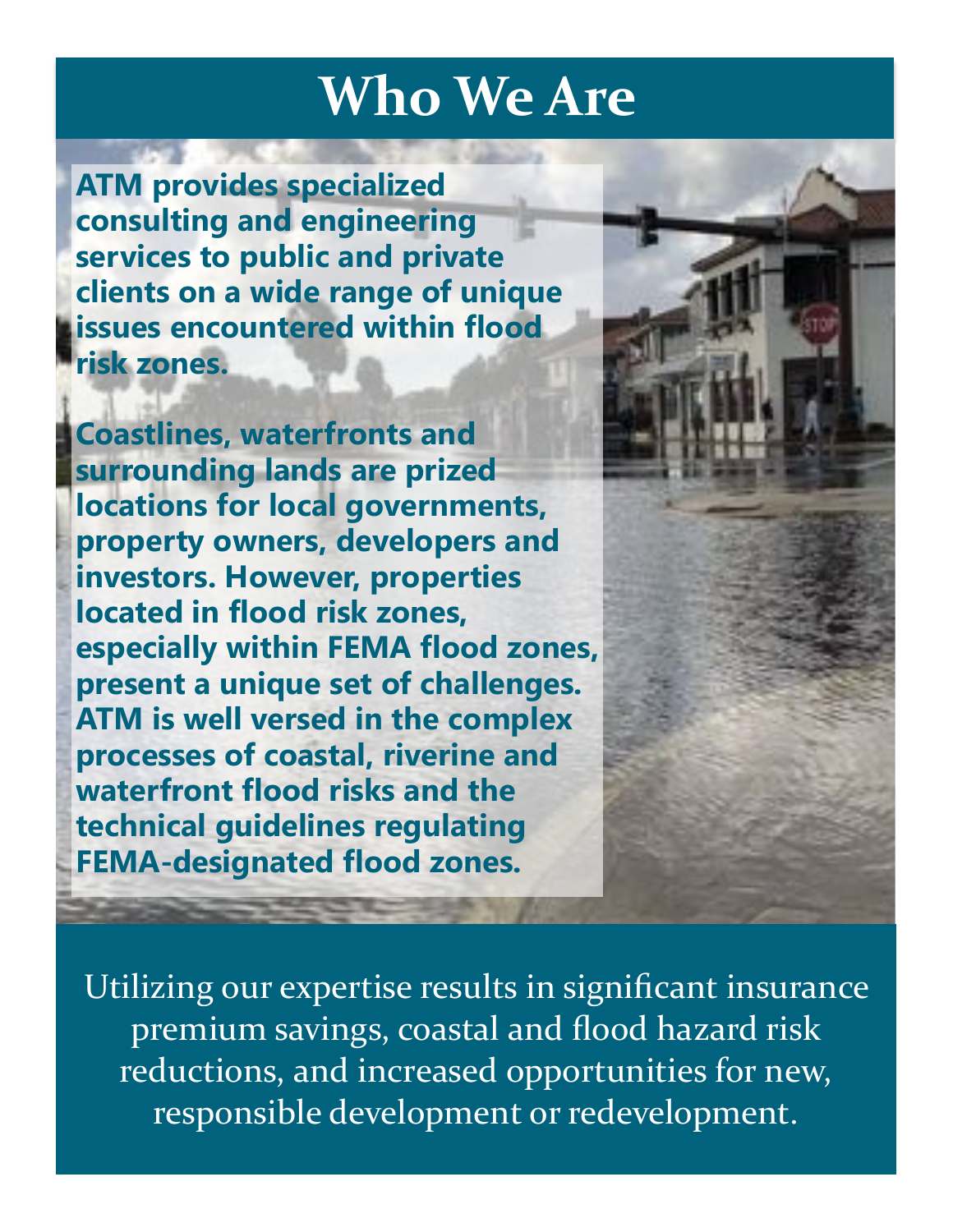## **Public Sector**



## **Project Highlight: Coastal Hazard Assessment and Sea Level Rise Mapping, Atlantic Beach, FL**

As part of a multi-disciplinary team, ATM conducted the coastal hazard assessment component of a municipal-wide vulnerability assessment, ATM evaluated long-term coastal flood risks for Atlantic Beach, FL using future sea level rise (SLR) projections and more intense hurricane conditions. The overall vulnerability assessment refects forward-thinking modeling while adhering to FEMA methodology in projecting the likelihood of 100-year flood events 25-, 50- and 100-years in the future. The assessment produced a series of flood maps, using FEMA methodology but accounting for SLR and increasing storm intensity, which FEMA does not do. The net result is the City now has a new set of flood insurance rate maps that consider SLR and climate change conditions.

Public agency officials must consider a range of factors in the planning, design, construction, and operation of public works, projects, and programs in coastal and flood risk zones. Effective FEMA Flood Insurance Rate Maps (FIRMs), the preliminary FIRM approval process, existing flooding issues, maintenance, climate change, sea level rise, and funding mechanisms should each be accounted for during short- and long-range planning.

Many local entities understand the governing issues and are proactively seeking solutions. However, they commonly lack the resources and specialized technical expertise required to successfully implement solutions. **ATM provides the technical expertise, guidance and support to realize short- and long-term goals of these public flood risk reduction and resiliency initiatives.**

- Coastal and Stormwater Flood Hazard Analysis
- Infrastructure Vulnerability Mapping
- Sea Level Rise Flood Mapping
- Preliminary FEMA Flood Map Appeals
- Effective FEMA Flood Map Revisions
- Development of Governmental Forms, Guidance Documents, and Review Protocols
- Technical Support to Floodplain Managers
- Community Rating System (CRS) Assessments and **Consulting**
- Hazard Mitigation Assistance (HMA) and Grant Funded **Projects**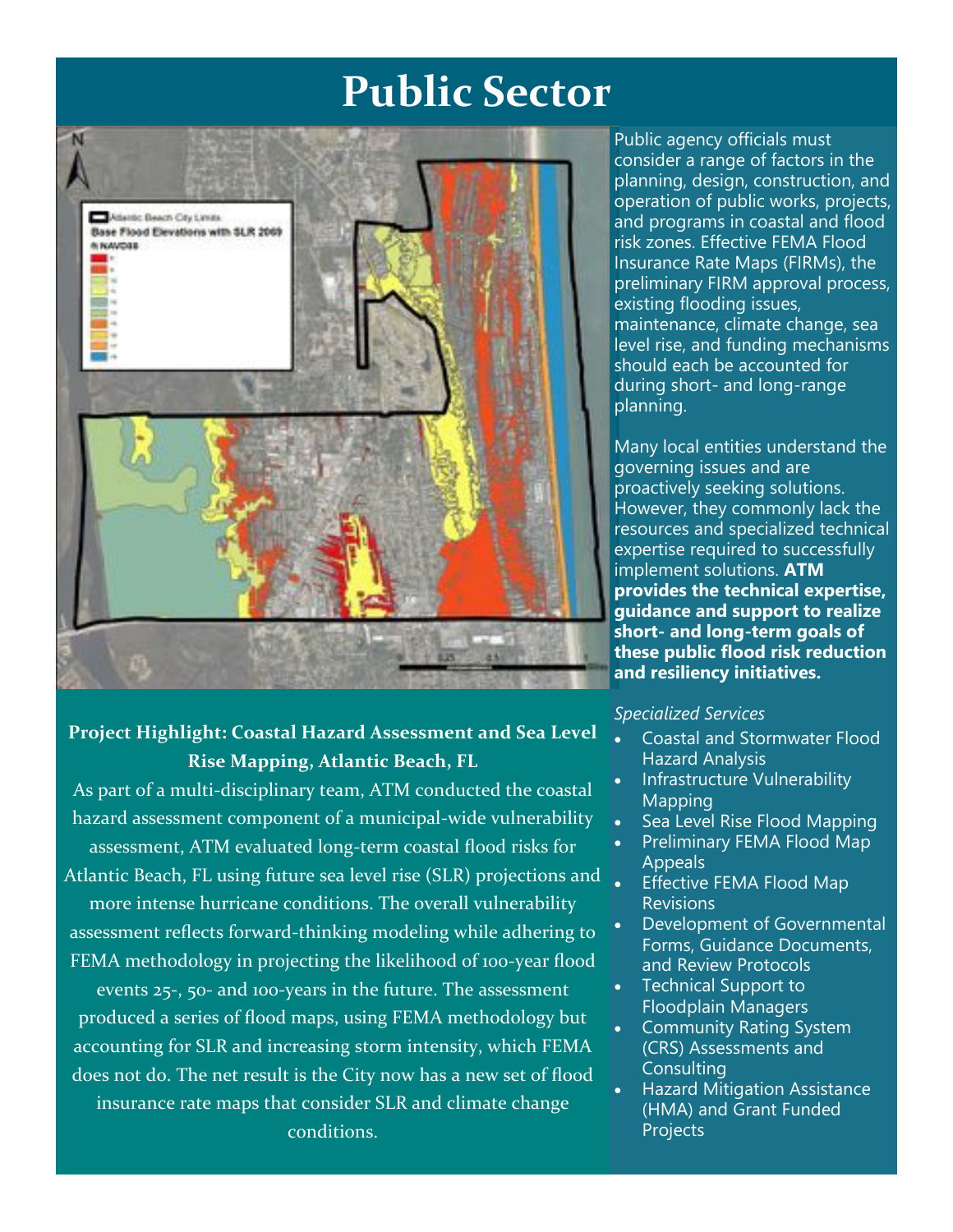## **Property Owners, Management Companies and Homeowner Associations**



#### **Project Highlight: Fort Lamar Neighborhood FEMA Map Revision, James Island, SC**

ATM was contacted by a group of homeowners to determine if the efective food maps in their area accurately depict the true ATM's expertise and experience with the flood hazards and zones. The isolated peninsula neighborhood mapping process allows us to quickly is located within the tidal marshes behind a barrier island. ATM's feasibility analysis determined that using improved topographic survey data and a FEMA-approved wave transect analysis, that a majority of the area could be remapped as

FEMA AE zone versus the effective VE zone, thereby reducing insurance premiums.

A detailed coastal risk analysis was conducted according to FEMA guidelines. ATM submitted a LOMR package to FEMA refecting the proposed changes and coordinated with FEMA on additional requests and analysis until the changes became efective. In the end, all structures in the study area were successfully changed from a VE to AE zone. Substantial savings on homeowner flood insurance premiums were realized based on the revised maps.

Property owners, management companies, and homeowner associations often have the daunting tasks of deciphering FEMA maps, updates and technical guidelines to understand insurance premiums based on maps that could be out of date or incorrect. Oftentimes, an ATM site-specific analysis indicates that a home or entire neighborhood is actually at lower risk to flood damage than reflected on FEMA flood maps.

To date, in coastal South Carolina alone, ATM has successfully obtained more than 40 Letters of Map Revision (LOMRs) and Conditional LOMRs for properties where existing flood maps were found to be inaccurate **This represents hundreds of individual home, condominium, and similar property owners who have been rezoned from the high risk and high insurance premium V zone to lower risk and significantly lower insurance premium A and X zones based on ATM remapping.**

review a property to advise our client if they should pursue flood zone remapping.

- Letter of Map Amendment (LOMA)
- Letter of Map Revision (LOMR)
- Letter of Map Revision based on Fill (LOMR-F)
- Technical Support for Construction of Pools, Decks, and Docks in Flood Zones
- Specialized Consulting-Engineering for Siting and Construction of New Residences
- VE Zone Fill Analysis "No Rise" **Certifications**
- Expert Witness Services and Litigation **Support**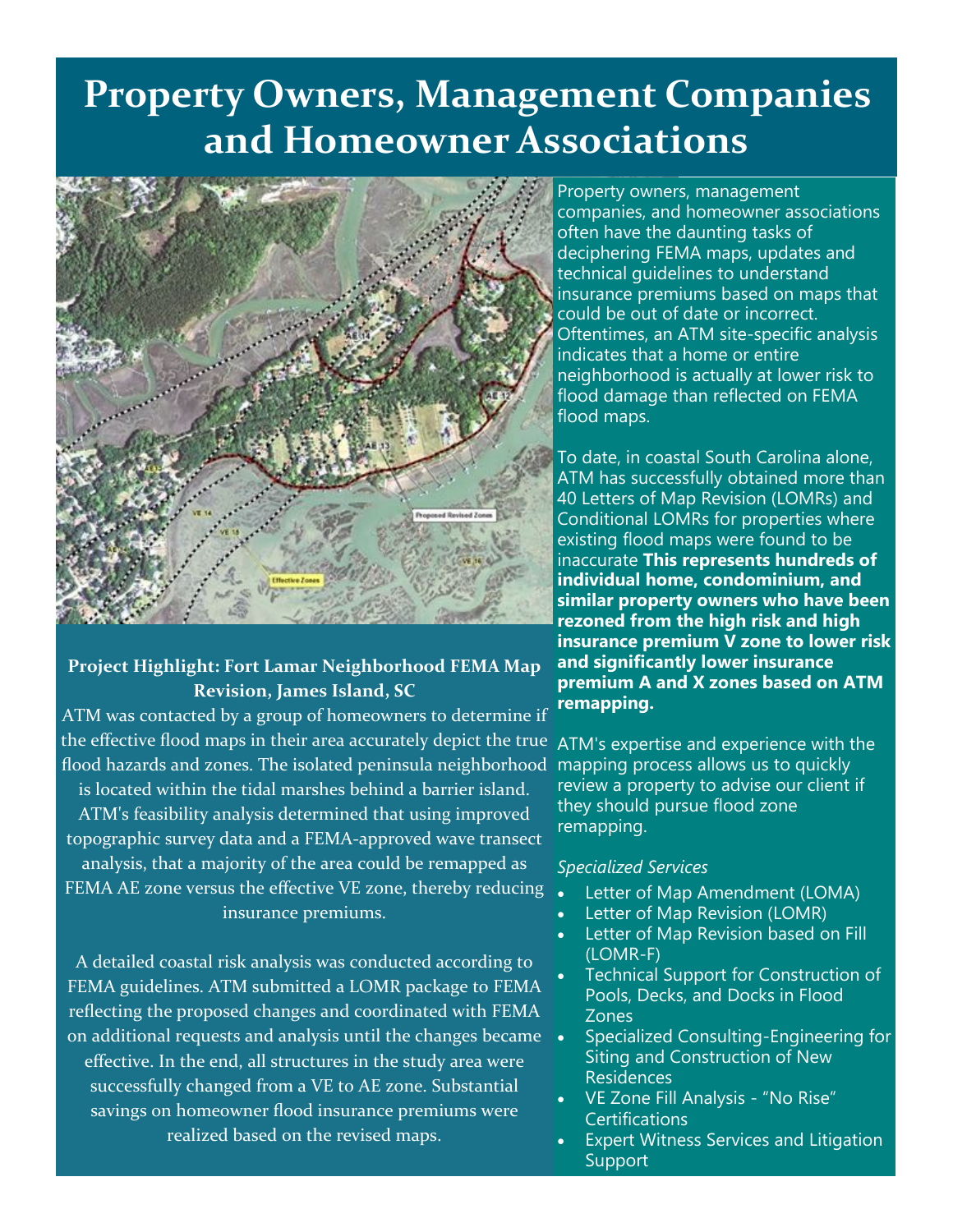## **Commercial Real Estate Owners and Developers**



**Project Highlight: Liberty Hill Farm FEMA Trip Wall and Conditional LOMR, Mount Pleasant, SC** 

Certifying structures to FEMA 100-year storm conditions requires a comprehensive effort but can provide significant benefts to larger projects (i.e., condominiums, commercial structures, residential neighborhood development). The purpose of the Liberty Hill project was to maximize AE zone acreage for development and reduce VE zone construction restrictions. FEMA's Conditional Letter of Map Revision (CLOMR) process was utilized for this purpose.

ATM worked with developers, architects, planners, and site engineers to incorporate a small barrier structure into the site plan development. A "trip wall" was designed, permitted and constructed along 2,000 feet of estuarine shoreline to convert 50 acres of VE zone to developable AE zone. ATM performed wave modeling and trip wall sheet pile design loads. ATM staff worked with geotechnical and structural engineers to design the trip wall to FEMA 100 year storm conditions.

Acquisition of built properties or (re)development of sites within flood zones are significant activities that require careful consideration of existing and future flood maps, technical construction restrictions, and opportunities for risk and cost reduction. Ownership of these sites requires high dollar operating costs in the form of flood insurance premiums. The sale, purchase, programming, permitting, construction, and operations can all be impacted positively or negatively depending on consideration of flood zone issues throughout the process.

ATM's specialized flood zone consulting and engineering services provide alternatives for integrating flood risk reduction structures into planned site features, acquiring variances and engineering support for atypical site grading, and revising existing flood maps using updated site plans. **These alternatives increase redevelopment program options, simplify project constructability, and offer significant reductions in construction costs and required flood insurance premiums.**

- Specialized consulting-engineering to integrate flood risk reduction measures into initial site planning
- Liaison to regulatory/governmental agencies for flood zone planning, permitting and construction requirements and potential variances
- Letter of Map Revision (LOMR)
- Letter of Map Revision based on Fill (LOMR-F)
- Conditional LOMR (C-LOMR) and Structural Solutions
- Certification of Existing Structures for Flood Risk Reduction
- VE Zone Fill Analysis No Rise **Certifications**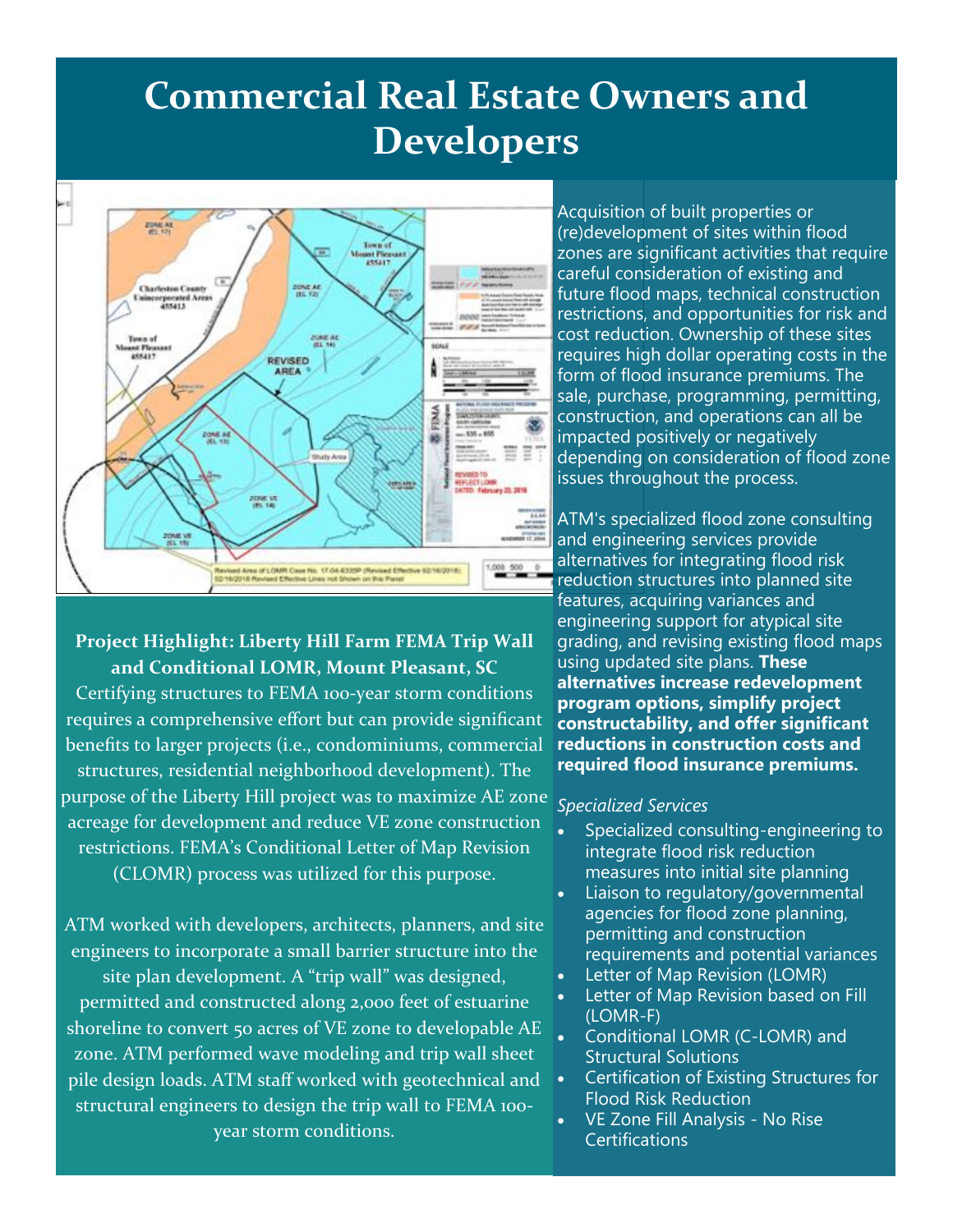## **International Developers**





### **Project Highlight: Six Senses Resort Coastal Hazard and Resiliency Study, Providenciales, Turks and Caicos**

ATM prepared an engineering assessment of coastal flood hazards that recommended coastal development setbacks, building elevations, and protection schemes. The coastal hazard analysis focused on the potential effects of passing tropical storms and hurricanes as well as sea level rise (SLR) impacts. The analysis resulted in a flood and coastal

risk map of the project area which shows the base flood elevations, design finished floor elevations, and

construction setbacks for diferent zones throughout the development. The approach was adapted to calculate the same design parameters for future SLR scenarios. ATM proposed diferent design alternatives to integrate into the overall master plan for coastal risk reduction. The analysis

provided insight into required construction types, associated risks, and program planning options. Based on these results, ATM worked with the developer and resort master planners to recommend a holistic design approach to achieve a resilient coastal design, reduce risk, and maximize project potential.

As a U.S. federal agency, FEMA's flood zone analyses and flood insurance rate maps do not extend beyond U.S. territories. For international projects, this presents a double-edged sword. On one hand, there are typically less (or no) restrictions relative to flood zones, construction requirements and insurance guidelines. On the other, no comprehensive coastal hazard and flood studies typically exist to provide guidance on the resilient planning, design and construction of these developments which places many at risk of damage or destruction. Additionally, the financing, insurance and sale of these developments are more commonly evaluated on whether or not they were properly planned and designed to account for flood zone risks.

To assist international property owners and developers, ATM conducts detailed coastal and flood risk studies based on FEMA methodology to develop site-specific mapping products to help plan and design development in flood risk zones.

- Desktop Analytical Coastal Hazard Assessments of International Sites
- Coastal Hazard Mapping of International Sites based on FEMA's Mapping Methods
- Project Design Life Events and Sea Level Rise Scenarios
- Site Plan Reviews and Recommendations for Incorporating Coastal and Flood Hazard Risk Reduction Measures into Planned Site Elements
- Erosion Assessments and Incorporation of Site Plan Alternatives that can Impact Flood Risk and Hazard Mapping
- Development of Construction Recommendations, including Coastal Setbacks, Finished Floor Elevations and Critical Infrastructure Siting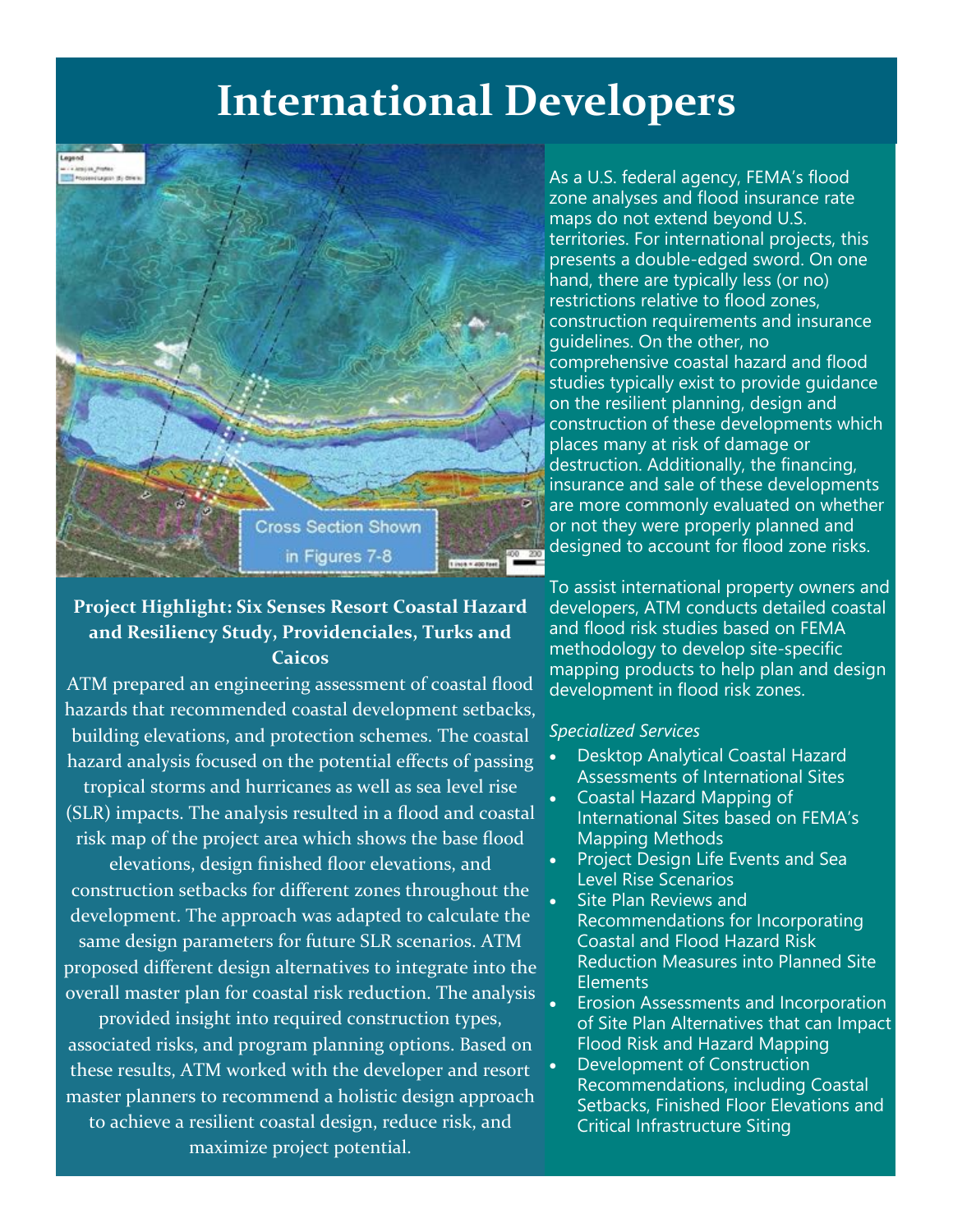## **Why Choose ATM?**

#### **Public Sector**



ATM provides specialized technical expertise, guidance, and support to realize short -and long-term goals of public sector flood risk reduction and resiliency initiatives.

**Property Owners, Management Companies and Homeowner Associations**



**Commercial Real Estate Owners and Developers**



**International Developers**



ATM's remapping efforts have resulted in hundreds of individual home, condominium, and similar property owners who have been rezoned from the high risk and high insurance premium V zone to lower risk and significantly lower insurance premium A and X zones.

ATM's specialized engineering provides opportunities to increase redevelopment program options, simplify project constructability, and offer significant reductions in construction costs and required flood insurance premiums for the owners.

ATM's professionals conduct detailed coastal and flood risk studies based on FEMA methodology to develop site specific mapping products to help plan, design and construct resilient development in flood risk zones.